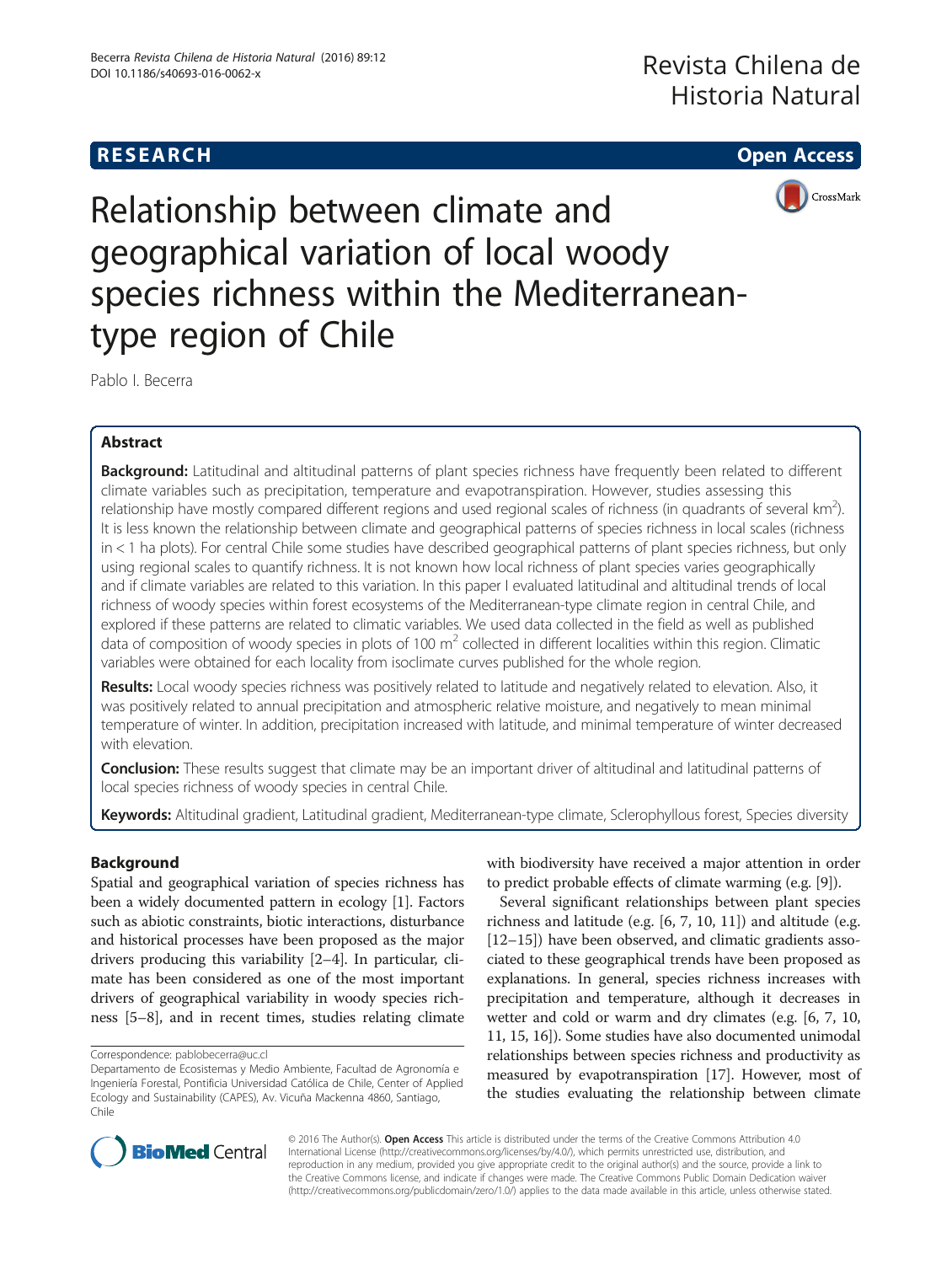and geographical variation of species richness have included different climatic regions in the analyses, and used regional scales to quantify species richness (geographical quadrants of different latitudinal by longitudinal degrees) (e.g. [\[4](#page-10-0)–[8, 10, 11, 16\]](#page-10-0), but see [[15](#page-10-0)]). Thus, geographical patterns in local species richness as well as the relationship between climate and local species richness (<1 ha plots) are less known. At local scales many other ecological processes, such as biotic interactions, disturbances, and even historical processes may also have an important influence [\[2](#page-9-0), [18](#page-10-0), [19\]](#page-10-0). Therefore, geographical or climatic patterns in regional species richness are not necessarily the same than for local species richness.

Mediterranean-type climate regions of the world have been recognised as exceptionally high-endemism zones [[20, 21](#page-10-0)]. Mediterranean-type ecosystems have climate with a pronounced dry season period of nearly 4–6 months that strongly limits plant productivity, although important latitudinal and altitudinal climatic gradients also exist [\[22](#page-10-0)–[24\]](#page-10-0). The Mediterranean climate area of Chile is distributed in the central region of the country between 31° and 37° S. Two mountain ranges are present in this area, a coastal and an Andean range, and between them a central valley approximately at 200–400 m.a.s.l. The climate in the central valley is drier than both mountain ranges [[23\]](#page-10-0). Within this region, in general, precipitation increases while temperature slightly decreases with latitude [[23\]](#page-10-0). In addition, temperature tipically decreases with altitude [[23](#page-10-0)]. According to the theoretical and observed relationships between climate and species richness mentioned above [[6, 7, 10, 11](#page-10-0), [15, 16](#page-10-0)], within central Chile species richness should increase with latitude due to increasing moisture despite the decrease in temperature. In addition, species richness should decrease with altitude due to decreasing temperatures. Effectively, within this region, regional richness of woody species increases with latitude [[25](#page-10-0), [26\]](#page-10-0), but this is not known for local species richness (plots < 1 ha, sensu [[2\]](#page-9-0)). On the other hand, it is very limited the knowledge about altitudinal patterns of plant species richness in Chile. In support of the climate-richness hypothesis [[10, 17\]](#page-10-0), within forest habitats of one coastal area in central Chile, García [\[27](#page-10-0)] observed a decrease in total (per habitat) woody species richness with elevation, and for the High-Andes (non-forest habitats) of central Chile, Cavieres et al. [\[28](#page-10-0)] described a decrease of local richness with elevation. Thus, altitudinal patterns of local species richness in forest ecosystems are still unknown in central Chile. In addition, it has also been documented greater species richness on the coastal than Andean range for different plant life forms in central Chile [[22\]](#page-10-0). However, this has not been evaluated for local species richness. Finally, no study has evaluated the relationship between climate and geographical

variation in plant species richness (regional or local) in central Chile.

The aim of this study is to evaluate how local richness of woody native species is related to latitude, altitude and longitude (coastal vs andean range) within forest habitats of the Mediterranean-type climate region of Chile, and to explore if these patterns are related to climate variables. Woody species are the main and more dominant component of vegetation in this region of Chile, hence I focused on these species in this study.

## Methods

# Study area

The study was performed in forest ecosystems of the Mediterranean-type climate region of Chile. This zone is characterised by a seasonal climate, with dry summers and cold winters during which the precipitation occurs [[23](#page-10-0)].

The forest habitats of the chilean Mediterranean region present two large types of forests: Sclerophyllous forests, dominated by evergreen species such as Cryptyo-<br>carya alba, Quillaja saponaria, Lithrea caustica, Schinus latifolia and Kageneckia angustifolia, distributed in the part of the region as well as lower elevations of north part of the region as well as lower elevations of the south part of this region. This region also include Mixed forests dominated by the deciduous species Nothofagus obliqua and Nothofagus glauca, and different sclerophyllous species. This forest is distributed mainly in higher areas of the south part of this region although some fragments of this forest can be found in highelevation sites in some coastal areas of the north part of this region [[29](#page-10-0)].

Localities used in this study were selected in such way that they cover latitudinal and altitudinal gradients in both mountain ranges and types of forest Mediterranean vegetation. The localities (Fig. [1](#page-2-0), Table [1\)](#page-2-0) covered from 32°32′ to 36°03′ S, mainly on the western versant of each mountain range. Nine sites were located on the coastal and nine on the Andean range. The latitudinal gradient was similar for both coastal and Andean ranges. However, the altitudinal range on the Andean range was smaller than on the coastal range because the coastal range starts from approximatelly the sea level, while the Andean range starts approximately from 400 m.a.s.l. at the central valley. Localities from the central valley (between the coastal and the Andean range) were not included because most of native vegetation of this area has been replaced with other land-uses within this region.

# Species richness, climate and analyses

Two sources of species richness data were used: from sampling in 11 localities and from published data in 7 localities (Table [1](#page-2-0)). In both sampled and published data, richness corresponded to the number of woody plant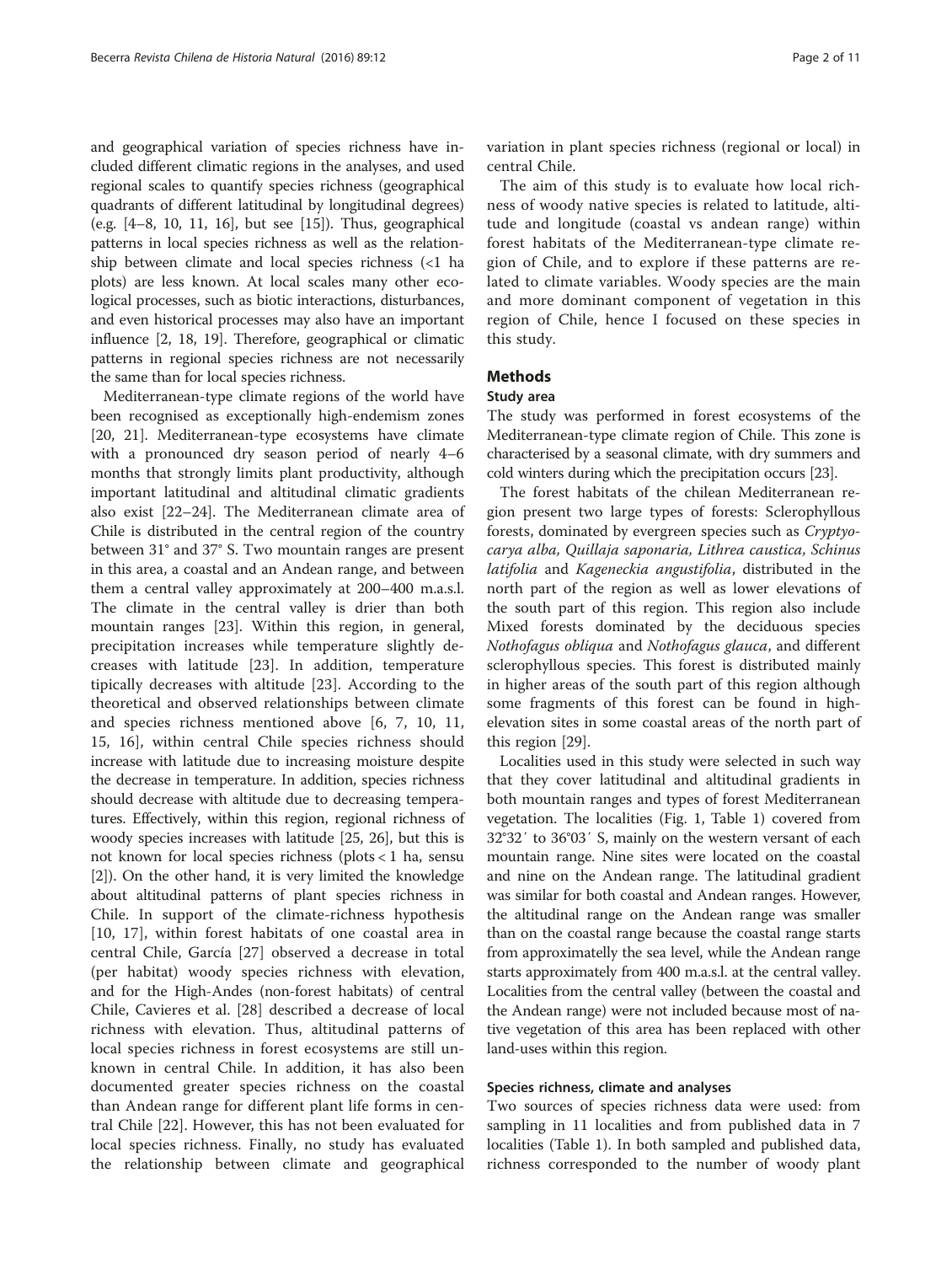<span id="page-2-0"></span>

| Table 1 Names and geographic location of study sites (number indicates position in map of Fig. 1) (A: Andean range; C: Coastal range)                    |  |
|----------------------------------------------------------------------------------------------------------------------------------------------------------|--|
| and statistical values of richness. N: number of plots (100 m <sup>2</sup> ) sampled per locality (s: locality sampled in this study; p: published data) |  |

| Locality                         | Latitude | Longitude           | Elevation (masl) | Mean richness | Standard error | $\mathsf{N}$    |
|----------------------------------|----------|---------------------|------------------|---------------|----------------|-----------------|
| Belloto del Norte <sup>1</sup>   | 32°32'   | 71°24' (C)          | 100              | 11.0          | 0.96           | $8^{\rm p}$     |
| Robles-Campana <sup>2</sup>      | 32°57'   | 71°08' (C)          | 1500             | 5.7           | 0.61           | 6 <sup>p</sup>  |
| Campana <sup>3</sup>             | 32°58'   | 71°07' (C)          | 600              | 8.2           | 1.15           | 20 <sup>s</sup> |
| Peñuelas <sup>4</sup>            | 33°10'   | 71°27' (C)          | 500              | 8.5           | 1.47           | 20 <sup>s</sup> |
| Yerba Loca <sup>5</sup>          | 33°19'   | 70°19' (A)          | 1800             | 4.4           | 1.66           | 20 <sup>s</sup> |
| Río Clarillo <sup>6</sup>        | 33°43'   | 70°29' (A)          | 1100             | 7.4           | 2.26           | 20 <sup>s</sup> |
| Melosas <sup>7</sup>             | 33°50'   | $70^{\circ}10'$ (A) | 1600             | 7.2           | 1.47           | 20 <sup>s</sup> |
| Aculeo <sup>8</sup>              | 33°52'   | 70°58' (C)          | 700              | 10.3          | 1.81           | 20 <sup>s</sup> |
| Robles-Cantillana <sup>9</sup>   | 33°58'   | 70°58' (C)          | 1800             | 8.2           | 1.20           | 5 <sup>p</sup>  |
| Pangal <sup>10</sup>             | 34°14'   | $70^{\circ}24'$ (A) | 1100             | 6.3           | 0.53           | 12 <sup>s</sup> |
| Río Cipreses <sup>11</sup>       | 34°18'   | $70^{\circ}26'$ (A) | 1200             | 6.5           | 1.64           | 20 <sup>s</sup> |
| Quebrada el Roble <sup>12</sup>  | 34°20'   | 71°59' (C)          | 100              | 15.9          | 0.60           | 10 <sup>p</sup> |
| Robles- Bellavista <sup>13</sup> | 34°52'   | $70^{\circ}41'$ (A) | 1600             | 4.9           | 0.48           | $9^p$           |
| Queñes <sup>14</sup>             | 35°00'   | 70°49' (A)          | 800              | 11.4          | 1.19           | 20 <sup>s</sup> |
| Lircay <sup>15</sup>             | 35°35'   | 70°56' (A)          | 1100             | 8.6           | 1.88           | 20 <sup>s</sup> |
| Belloto del Sur <sup>16</sup>    | 35°52'   | $71^{\circ}06'$ (A) | 850              | 11.5          | 1.08           | 10 <sup>p</sup> |
| Queules <sup>17</sup>            | 36°00'   | 72 $941'$ (C)       | 200              | 15.3          | 2.63           | 20 <sup>s</sup> |
| Raulí <sup>18</sup>              | 36°03'   | 72°28' (C)          | 500              | 15.8          | 1.45           | $12^p$          |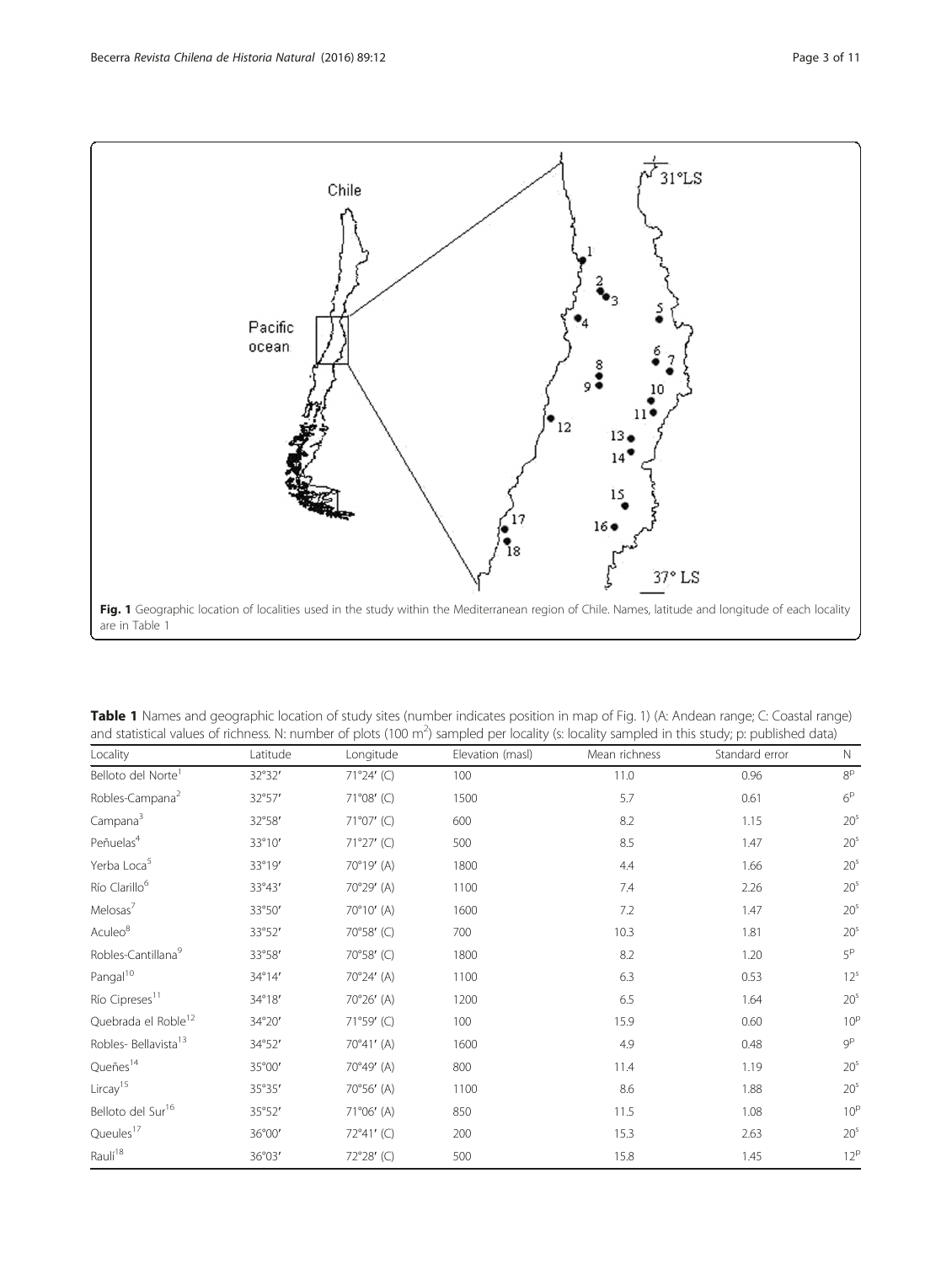species (trees, shrubs, woody vines and woody epiphytes) in plots of 100 m<sup>2</sup> (10  $\times$  10 m). Only native species were included. Published data were obtained from Casassa [[30\]](#page-10-0), San Martin [\[31](#page-10-0)] and Ramírez et al. [[32\]](#page-10-0). Published vegetational plots selected from each locality were sampled within an homogenous vegetation and habitat type. Original data used in this paper were sampled within each locality by 20 vegetational plots, distributed sistematically 50 m apart along two transects including ten plots on each one. Transects were also separated 50 m each other. Transects in each locality were located within a homogeneous habitat and vegetation type. Due to local species richness may vary within a locality and in order to eliminate pseudoreplication, the average of richness per locality was used to perform every analysis, either for data coming from published as well as sampled information.

Species were taxonomically identified in the field and some specimens were collected for further identification. These specimens were stored in labs of the Facultad de Ciencias, Universidad de Chile, for a subsequent storage in the Herbarium of the Natural History Museum. For this reason, no formal voucher code was assigned to these specimens. Nomenclature follows Marticorena & Quezada [\[33](#page-10-0)], except Raukaua laetevirens (Gay) Frodin. Sampling of plant species was authorized by Corporación Nacional Forestal (CONAF) within National Reserves and Parks, and sampling of endangered species followed CITES principles.

Climate data of each locality were obtained by contrasting its geographical location with isoclimate curves published by Santibáñez & Uribe [\[34](#page-10-0)]. These curves indicate zones of equal climate obtained from extrapolation based on information from all meteorological stations available within this region. Through this climate classification we were able to infer the climate at a scale <  $1 \text{ km}^2$ . Four climatic variables were selected: mean maximal temperature of January (summer) (MTS), mean minimal temperature of July (Winter) (MTW), annual precipitation (PP), atmospheric relative moisture of summer (RMS) and atmospheric relative moisture of winter (RMW). These variables allow to represent climatic variability in each locality (e.g. annual temperature oscillation) as well as latitudinal and altitudinal variation within the region.

The relationships between climate variables and species richness were evaluated by regression analyses as local species richness showed a normal distribution of data. The correlation among climate variables was also examined. Likewise, the relationships between latitude, altitude and species richness were evaluated by regression analyses. These relationships were examined both for all the study area and separately for each mountain range. An ANOVA was used to compare species richness between the andean and coastal ranges.

# Results

#### Geographical patterns of local species richness

A large variability in species richness between studied localities was observed (Table [1](#page-2-0)). Woody species richness varied between 4.4 and 15.8 species per 100 m<sup>2</sup>. A positive relationship between latitude and species richness either general ( $R^2 = 0.26$ , F = 5.75, P = 0.029, N = 18) as well as separately for the coastal  $(R^2 = 0.61, F = 10.85,$  $P = 0.013$ ,  $N = 9$ ) and the Andean range ( $R^2 = 0.49$ ,  $F = 6.74$ ,  $P = 0.036$ ,  $N = 9$ ) (Fig. 2) was observed. A significant negative linear relationship between altitude and species richness was observed including all localities ( $\mathbb{R}^2$  = 0.64,  $F = 28.06$ ,  $P < 0.001$ ,  $N = 18$ ) as well as separately for the coastal  $(R^2 = 0.47, F = 6.24, P = 0.041, N = 9)$  and the Andean range  $(R^2 = 0.71, F = 17.49, P = 0.004, N = 9)$ (Fig. [3](#page-4-0)). Finally, significant differences in local species richness between the Coastal and Andean ranges (ANOVA,  $F = 5.01$ ,  $P = 0.039$ ,  $N = 18$ ) was observed, being the Coastal range richer  $(10.99 \text{ species}/\text{plot} \pm 1.27)$ (mean  $\pm$  1 S.D.)) than the Andean range (7.58 species/ plot  $\pm$  0.84 (mean  $\pm$  1 S.D.)). Species composition observed in each locality sampled for this study is described in the Appendix 1. Species composition of other localities can be found in the bibliographic reference of the study carried out in each locality.

#### Climatic patterns of localities used in the study

Climate varied between localities included in the study. PP increased from 354 mm at the northern part to 1315 mm at the sourthern part of the studied region. MTW ranged from −2.4 to 7.9 °C and MTS from 18.6 to 28.2 °C. RMS varied from 46 to 80 % and RMW from 57 to 90 %. Including only localities used in the study, PP only showed a significant positive correlation with the latitude (Table [2\)](#page-4-0). MTW, RMS and RMW significantly decreased with altitude and MTS was not correlated to



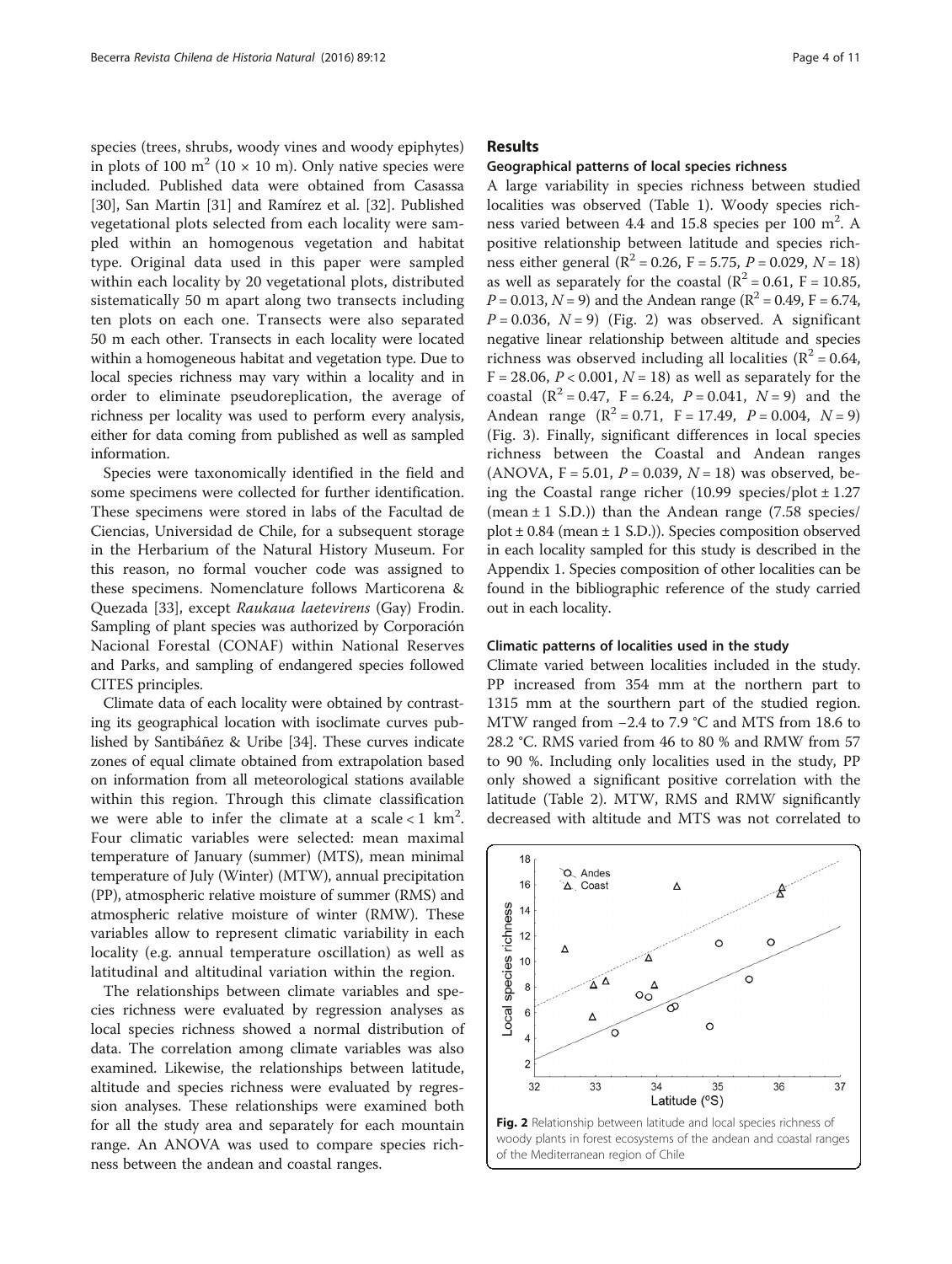<span id="page-4-0"></span>

latitude or altitude (Table 2). Among climate variables, MTW was positively correlated to RMS and RMW. Also, RMS and RMW were positively correlated (Table 2). Furthermore, MTW, RMS and RMW significantly differed between the coastal and the Andean range, being in each case higher the values on the coastal range (Table 3). The dataset used for all climatic analyses is shown in Appendix 2.

# Relationships between climate variables and local species richness

From single linear regressions, local woody species richness was significantly positively related to MTW (Fig. [4b](#page-5-0)), RMW (Fig. [4d](#page-5-0)) and RMS (Fig. [4e\)](#page-5-0) (Table [4](#page-5-0)). From a Forward Stepwise Regression, only precipitation and RMS were significantly related  $(P < 0.05)$  to local species richness, both of them positively (F  $_{(2,15)} = 14.27$ , P < 0.001, R<sup>2</sup> = 0.66, Model: Richness =  $-14.1 + 0.84$ \*RMS + 0.41\*PP). According to parameters of regression model, RMS (0.84) was more important at explaning variation of species richness than precipitation (0.41).

Table 2 Correlation (Pearson values) among geographical and climate variables used in this study  $(*: P < 0.05)$  (MTS: Maximal temperature of January; MTW: Minimal temperature of July; PP: Annual precipitation; RMS: Relative moisture of summer; RMW: Relative moisture in winter)

| Variable   | <b>MTS</b> | <b>MTW</b> | PP      | <b>RMS</b> | <b>RMW</b> |
|------------|------------|------------|---------|------------|------------|
| Latitude   | $-0.01$    | 0.01       | $0.73*$ | 0.01       | 0.20       |
| Flevation  | $-0.01$    | $-0.66*$   | 0.16    | $-0.90*$   | $-0.71*$   |
| <b>MTS</b> |            | 0.26       | $-0.11$ | $-0.06$    | 0.30       |
| <b>MTW</b> |            |            | $-0.26$ | $0.76*$    | $0.90*$    |
| PP         |            |            |         | $-0.31$    | $-0.24$    |
| <b>RMS</b> |            |            |         |            | $0.81*$    |

Table 3 Comparison of climate between andean and coastal ranges (\*indicates significant differences by ANOVA with  $P < 0.05$ ) (Names of climatic variables are in Table 2)

| Climate variable      | Andes $(N = 9)$        |       |       | Coast $(N = 9)$ |  |  |  |
|-----------------------|------------------------|-------|-------|-----------------|--|--|--|
|                       | Standard error<br>Mean |       | Mean  | Standard error  |  |  |  |
| MTS (°C)              | 25.9                   | 0.9   | 25.3  | 1.0             |  |  |  |
| MTW $(^{\circ}C)^{*}$ | 3.3                    | 0.8   | 5.8   | 0.4             |  |  |  |
| PP (mm)               | 807.4                  | 100.8 | 579.8 | 53.2            |  |  |  |
| RMS (%)*              | 56.2                   | 1.7   | 69.3  | 2.9             |  |  |  |
| RMW (%)*              | 76.0                   | 3.1   | 84.1  | 22              |  |  |  |

# **Discussion**

Results observed in this study indicate that local species richness of woody plants is positively related to latitude and inversely related to altitude. Interestingly, these trends were observed along the coastal as well as the Andean range of the Mediterranean region of Chile. In addition, precipitation increased with latitude and minimal temperatures of winter and relative moisture were negatively correlated to altitude in this region, which may explain latitudinal and altitudinal patterns in local richness of woody species. In fact, these and others climate variables were also related to local species richness, which suggest that climate may be an important driver of spatial and in particular latitudinal and altitudinal variability of local richness of woody species in central Chile.

Many studies suggest that spatial and especially geographical variation of woody species richness is strongly modulated by climate (e.g. [\[5](#page-10-0)–[8, 10](#page-10-0), [11](#page-10-0), [15](#page-10-0)–[17, 35](#page-10-0)–[37](#page-10-0)], but see [\[4](#page-10-0)]). However, most of studies relating climate to species richness have used regional scales to measure species richness (geographical quadrants of different latitudinal by longitudinal degrees). It is less known whether climate has also influence on geographical variation of local woody species richness (plots < 1 ha) (e.g. [[15](#page-10-0), [36, 37\]](#page-10-0)), where other ecological processes, such as biotic interactions, disturbances, and even historical processes may have strong influences on local richness [\[2, 3,](#page-9-0) [18, 19\]](#page-10-0). In fact, important plant-plant interactions modulating species richness and abundance have been documented in central Chile [\[38](#page-10-0)–[41](#page-10-0)]. Thus, results observed in this paper suggest that despite local biotic interactions may be playing a role in this region, climate may also be important in structuring spatial variation of local richness of woody species in central Chile.

Despite the global negative relationship between latitude and species richness [\[6, 42](#page-10-0), [43](#page-10-0)], specific regions such as the Mediterranean region of Chile may have positive relationships between latitude and species richness, which probably contributes to the high variability reported for this global latitudinal pattern (e.g. [\[42](#page-10-0)]). In this study, the only climate variable significantly related to the latitude within central Chile was precipitation. Although the specific regression between precipitation and local species richness was not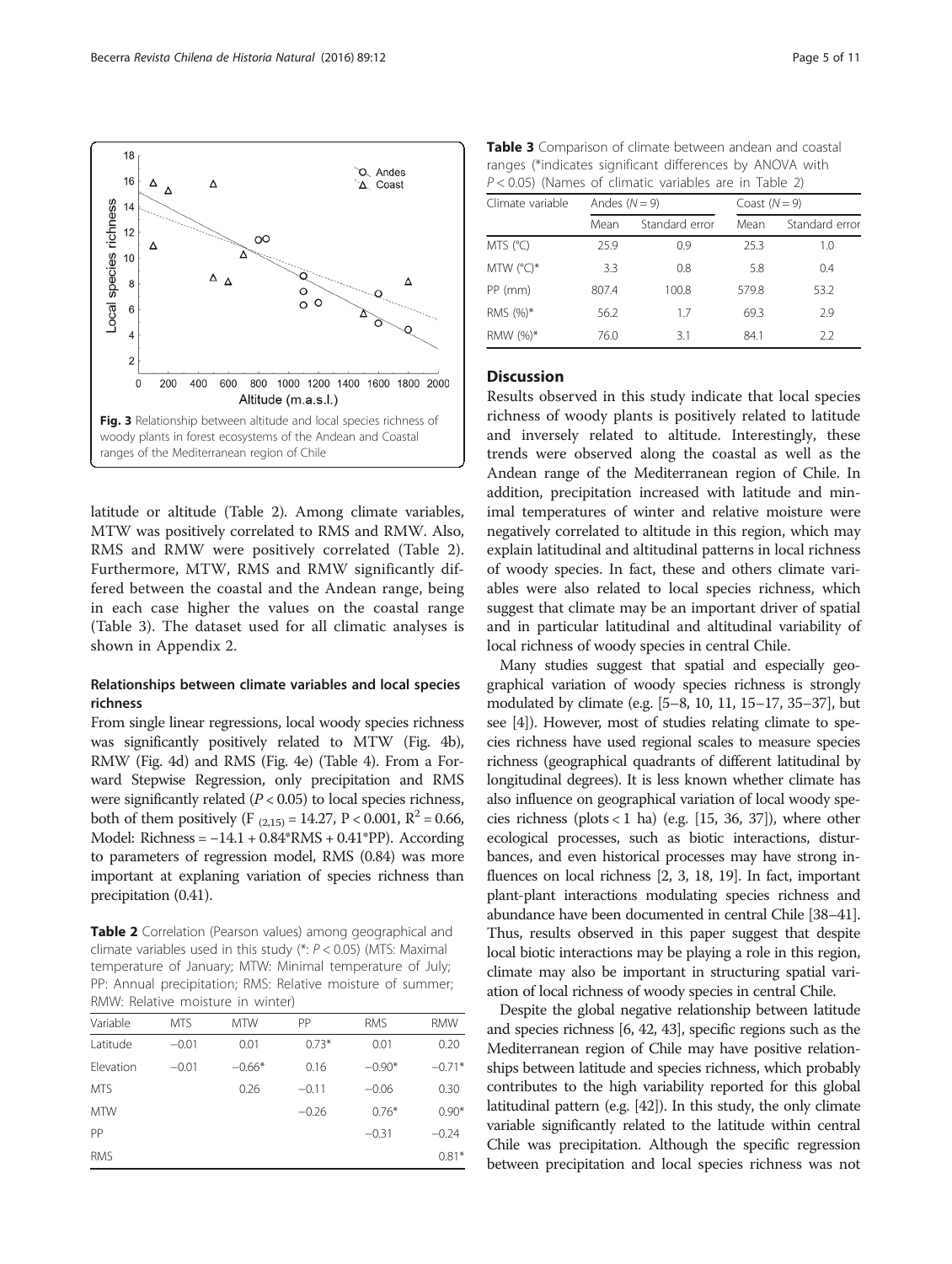<span id="page-5-0"></span>

RMS: Relative Moisture of January (summer) (e))

significant, the stepwise regression showed that precipitation and relative moisture of summer were more related to species richness than other climate variables. Hence, although precipitation is not the main variable explaining the geographical variation in species richness, it may contribute to produce the latitudinal pattern observed in species richness of woody species in central Chile.

Table 4 Linear regression results between each climate variable and species richness (SR). Names of climate variables are in Table [2](#page-4-0)

| Climate variable | $R^2$ | P     | F     | Model                   |
|------------------|-------|-------|-------|-------------------------|
| <b>MTS</b>       | 0.03  | 0.53  | 0.41  | $SR = 14.21 - 0.16$ MTS |
| <b>MTW</b>       | 0.30  | 0.02  | 6.72  | $SR = 5.33 + 0.54$ MTW  |
| PP               | 0.02  | 0.54  | 0.39  | $SR = 7.80 + 0.15 PP$   |
| <b>RMS</b>       | 0.50  | 0.001 | 16.02 | $SR = -7.10 + 0.71$ RMS |
| <b>RMW</b>       | 0.34  | 0.01  | 833   | $SR = -9.8 + 0.59$ RMW  |

On the other hand, many altitudinal patterns of woody species richness reported by different studies have shown negative trends [\[13](#page-10-0)–[15](#page-10-0), [18, 28](#page-10-0), [36, 44](#page-10-0)], which is consistent with results observed in this study. These negative relationships have mainly been documented where there is no water constraints at the bottom of the altitudinal gradients, and decreasing temperature reduces growth and survival of an increasing number of species [[14, 18\]](#page-10-0). Hence, although mean minimal temperature of winter was not the main variable explaining the geographical variation of species richness in this study, the negative relationship between them, along with the decrease of it with altitude, may explain the linear decrease of species richness with altitude on the coastal and Andean range of this region. However, many other studies have also reported unimodal altitudinal patterns of species richness, mainly where there are water constraints at the bottom of the elevation gradient such as in arid and semiarid regions [\[12, 15, 36\]](#page-10-0). This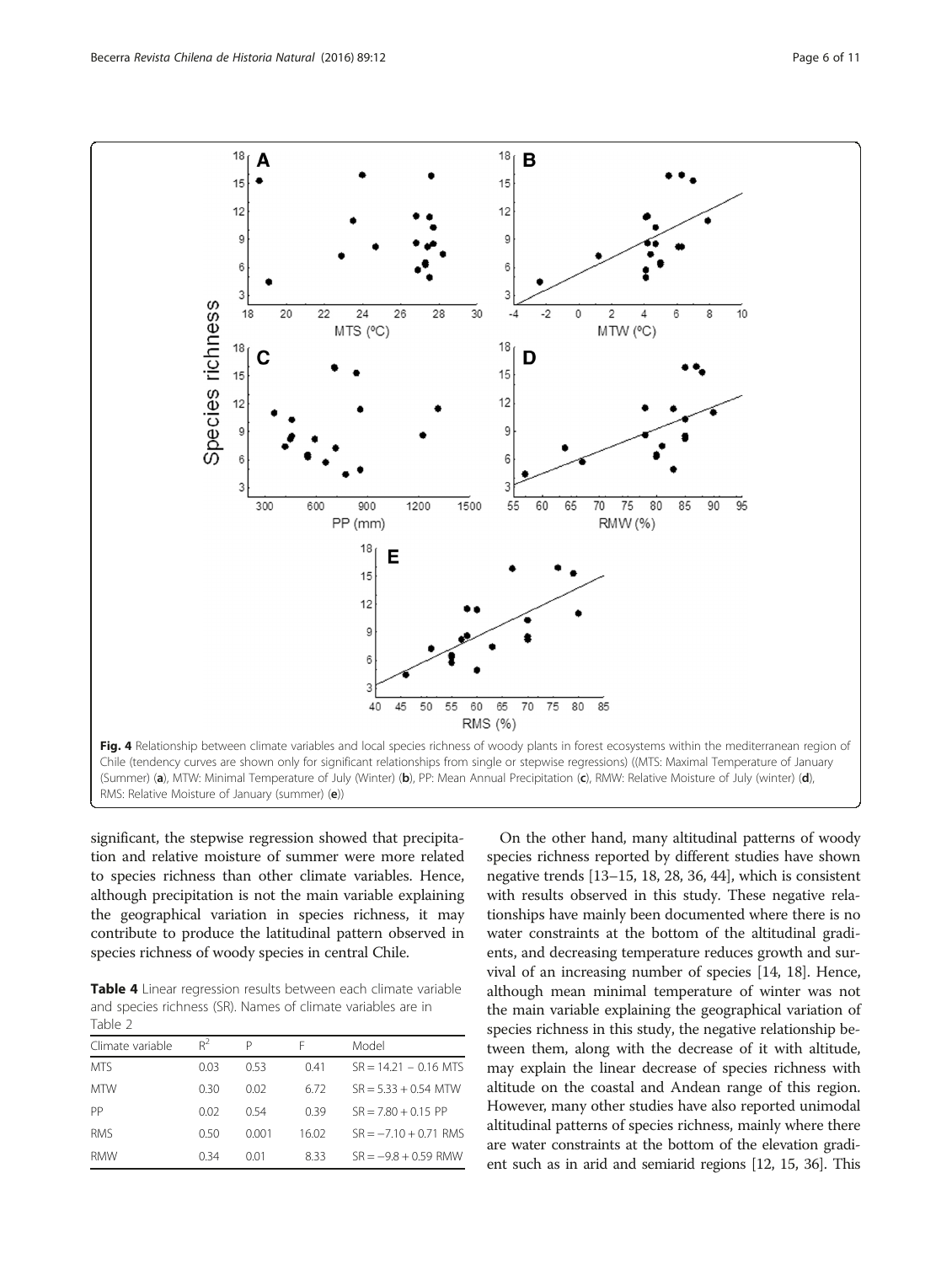increasing water availability with altitude would enhance species richness up to constraints due to low temperatures reduce species richness again in higher altitudinal levels [[15](#page-10-0), [36](#page-10-0)]. Despite Mediterranean region of Chile may be considered as a semiarid region, no increment in precipitation with altitude, at least for localities used in the study, was found. In contrast, a reduction in relative moisture with altitude was observed. This probably occurred because no locality from the central valley between Andean and coastal ranges was included, where climate is drier than higher altitudinal levels of both mountain ranges [\[23, 34\]](#page-10-0).

Greater local richness of woody species in the coastal than andean ranges of this region has also been observed at a regional scale of richness, and for different life forms [[22](#page-10-0)]. Mean minimal temperature of winter and relative moisture of winter and summer were higher on the coastal range. In addition, local species richness was positively related to mean minimal temperature and relative moisture of summer, hence these climate variables may explain this longitudinal variation in local richness of woody species in central Chile.

Regardless latitudinal, altitudinal and longitudinal patterns in species richness reported in this study, results observed here suggest that climate, and in particular waterrelated variables (precipitation and relative moisture), may be driving local richness of woody species in central Chile, although temperature patterns are also probably influencing distribution and thus richness of woody species in this region. Many other studies carried out in semiarid environments have also highlighted the role of climate and especially water-related variables on plant species distribution and richness (e.g. [\[15, 16](#page-10-0), [20](#page-10-0), [35, 45](#page-10-0)–[49](#page-10-0)]). In central Chile, other vegetation processes and patterns, for example topographic variability, have also been associated to water-related variables. In particular, species composition and plant regeneration strongly differ between northfacing and south-facing slopes [[38](#page-10-0), [39, 41](#page-10-0), [50](#page-10-0)]. Thus, climate is probably an important factor, not only driving geographical patterns in species richness, but also many

# Appendix 1

other patterns and processes of plant communities in central Chile and other semiarid ecosystems. However, the relative importance of climate and other factors such as biotic interactions and disturbance, should be adressed in future research in central Chile.

The latitudinal variation of local woody plant species richness in the Mediterranean region of Chile described here is very similar to that documented for regional richness of woody species in this region [\[25](#page-10-0), [26](#page-10-0)]. Similarly, coastal-andean differences in species richness observed in this study at a local scale of richness is similar to that observed at a regional scale [\[22\]](#page-10-0). Therefore, it is possible to speculate that local and regional richness of woody species are positively related, which has been documented in some other studies (e.g. [\[51](#page-10-0)–[53\]](#page-10-0)). This suggests that factors driving patterns of richness at one scale may be the same or similar to those driving patterns of richness at other scales. Then, it is possible that both regional and local richness of woody species are strongly influenced by climate variability within the Mediterranean region of Chile.

Finally, as response to warmer and drier conditions predicted by climate change models for semiarid regions [[54\]](#page-10-0), it is possible to predict that, in the future, local richness of woody species will decrease in higher latitudes due to drier conditions, and increase in higher elevations due to warmer conditions within the Mediterranean region of Chile and probably other Mediterranean climates in the world.

# Conclusion

In conclusion, these results indicate that local woody species richness is related to latitudinal and altitudinal geographical gradients and that climate, in particular water-related variables (precipitation and relative moisture), may be driving these patterns, although temperature patterns are also probably influencing richness of woody species in this region. These results show that geographical patterns of species richness at a regional scale are very similar to those at a local scale within this region.

Table 5 Frequency (% of plots with presence) of each species in localities sampled for this study. Values in other localities can be found in each bibliographic reference

| Species               | Yerba Loca | Melosas | Queñes | Lircay | Cipreses | Clarillo | Peñuelas | Campana | Queules | Aculec |
|-----------------------|------------|---------|--------|--------|----------|----------|----------|---------|---------|--------|
| Acacia caven          |            |         |        |        | 5        |          | 40       |         |         |        |
| Acrisione denticulata |            |         |        |        |          |          |          |         | 20      | 35     |
| Adenopeltis serrata   |            |         |        |        |          |          |          | 75      |         | 15     |
| Adesmia concinna      |            |         | 55     |        |          |          |          |         |         |        |
| Aextoxicon punctatum  |            |         | 80     |        |          |          |          |         | 70      |        |
| Aristotelia chilensis |            |         | 85     | 85     | 10       | 5        |          |         | 70      | 15     |
| Azara celastrina      |            |         |        |        |          |          | 55       | 55      |         | 55     |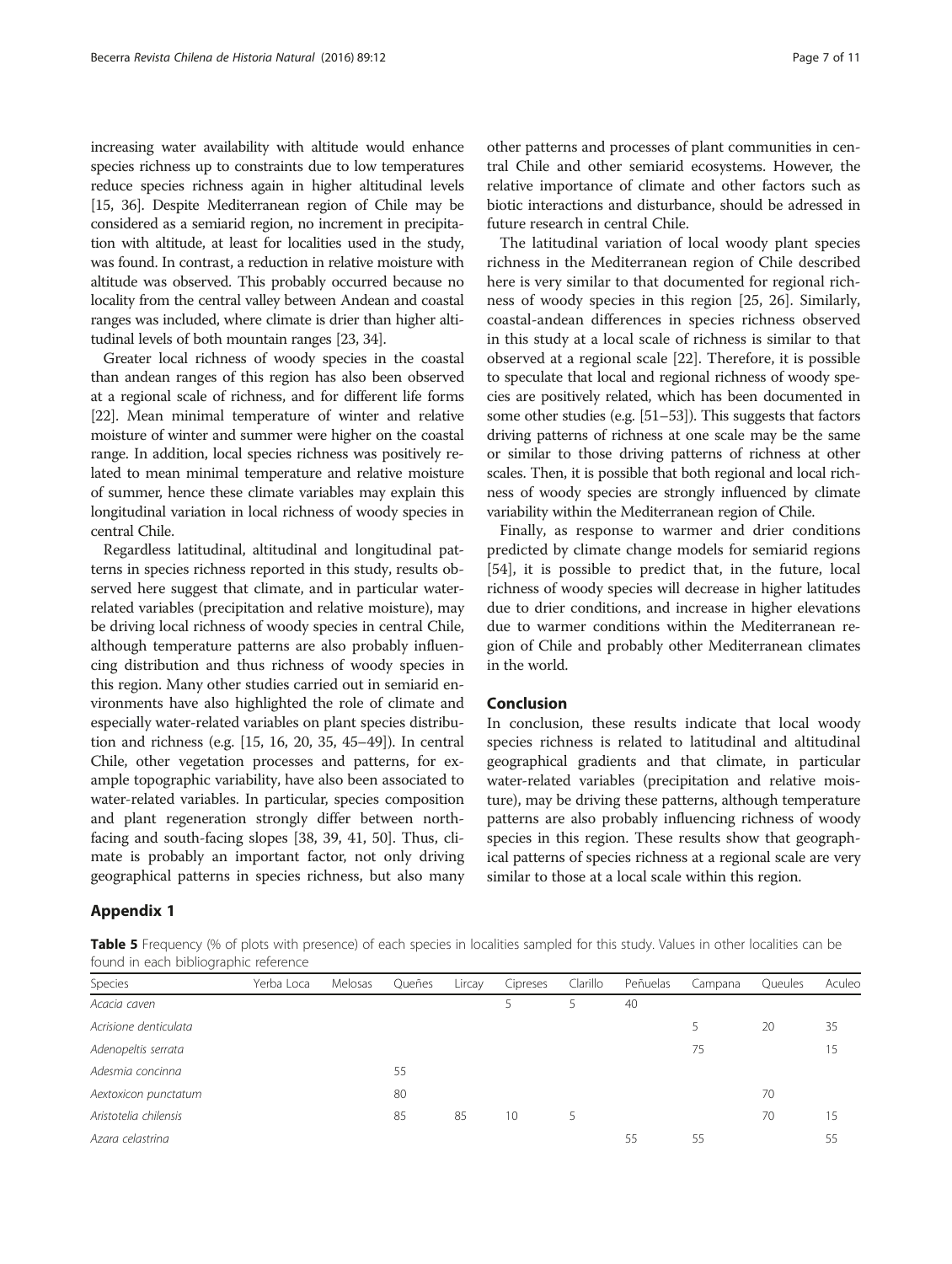| ╯                          |    |      |    |        |    |        |    |     |     |    |
|----------------------------|----|------|----|--------|----|--------|----|-----|-----|----|
| Azara integrifolia         |    |      |    |        |    |        |    |     | 60  |    |
| Azara petiolaris           |    |      | 65 | 55     | 10 | 45     |    |     |     |    |
| Azara serrata              |    |      |    |        |    |        |    |     |     | 10 |
| Baccharis linearis         |    | 5    |    |        | 15 | 35     | 35 |     |     | 25 |
| Baccharis paniculata       | 5  |      |    |        |    |        |    |     |     |    |
| Baccharis racemosa         |    |      |    |        |    |        | 25 |     |     |    |
| Baccharis rhomboidalis     |    | 95   | 15 | 25     | 50 | $20\,$ |    |     |     |    |
| Beilschmiedia miersii      |    |      |    |        |    |        |    | 10  |     |    |
| Berberis actinacantha      |    |      |    |        |    | 5      |    |     |     |    |
| Berberis buxifolia         |    |      |    | 25     |    |        |    |     |     |    |
| Berberis valdiviana        |    |      | 5  | 55     |    |        |    |     |     |    |
| Boquila trifoliata         |    |      |    |        |    |        |    |     | 5   |    |
| Buddleja globosa           |    |      |    |        |    |        |    | 5   |     | 30 |
| Calceolaria hypericina     |    | 20   |    |        |    |        |    |     |     |    |
| Calceolaria thyrsiflora    |    |      |    |        | 5  |        |    |     |     | 5  |
| Chuquiraga ulicina         | 5  |      |    |        |    |        |    |     |     |    |
| Chusquea coleou            |    |      | 35 | 60     |    |        |    |     |     |    |
| Chusquea cumingii          |    |      |    |        |    |        |    | 90  | 40  | 70 |
| Cissus striata             |    |      | 15 |        |    |        |    | 5   | 55  |    |
| Citronella mucronata       |    |      | 45 |        |    |        |    | 15  | 25  |    |
| Colletia hystrix           |    |      | 20 |        |    |        |    |     |     |    |
| Colletia ulicina           |    |      |    |        |    | $10$   |    |     | 10  |    |
| Colliguaya integerrima     | 45 | 100  |    |        |    |        |    |     |     |    |
| Colliguaya odorifera       |    |      |    |        | 25 | 45     |    |     |     | 30 |
| Corynabutilon ceratocarpum | 5  |      |    |        |    |        |    |     |     |    |
| Cryptocarya alba           |    |      | 90 |        | 30 | 80     | 85 | 100 | 85  | 85 |
| Dasyphyllum excelsum       |    |      |    |        |    |        |    | 10  |     |    |
| Diostea juncea             |    |      | 5  |        |    |        |    |     |     |    |
| Drimys winteri             |    |      | 5  | 25     |    |        |    |     |     |    |
| Elytropus chilensis        |    |      |    | 50     |    |        |    |     | 20  |    |
| Ephedra chilensis          | 10 | 20   |    |        |    | 5      |    |     |     |    |
| Escallonia pulverulenta    |    |      |    |        |    | 60     | 55 | 25  |     | 75 |
| Eupatorium glechnophyllum  |    |      |    |        |    | 40     |    | 5   |     | 85 |
| Eupatorium salvia          |    |      |    |        |    |        |    |     |     | 20 |
| Fuchsia magellanica        |    |      |    | $10$   |    |        |    |     |     |    |
| Gaultheria phillyreifolia  |    |      |    | $45\,$ |    |        |    |     |     |    |
| Gevuina avellana           |    |      |    |        |    |        |    |     | 100 |    |
| Gochnatia foliolosa        |    |      |    |        |    | $20\,$ |    |     |     |    |
| Gomortega keule            |    |      |    |        |    |        |    |     | 20  |    |
| Greigia sphacelata         |    |      |    |        |    |        |    |     | 45  |    |
| Guindilia trinervis        | 55 | $10$ |    |        |    |        |    |     |     |    |
| Gymnophyton isatidicarpum  |    | 20   |    |        |    |        |    |     |     |    |
| Haplopappus integerrimus   |    | 100  |    |        |    |        |    |     |     |    |

Table 5 Frequency (% of plots with presence) of each species in localities sampled for this study. Values in other localities can be found in each bibliographic reference (Continued)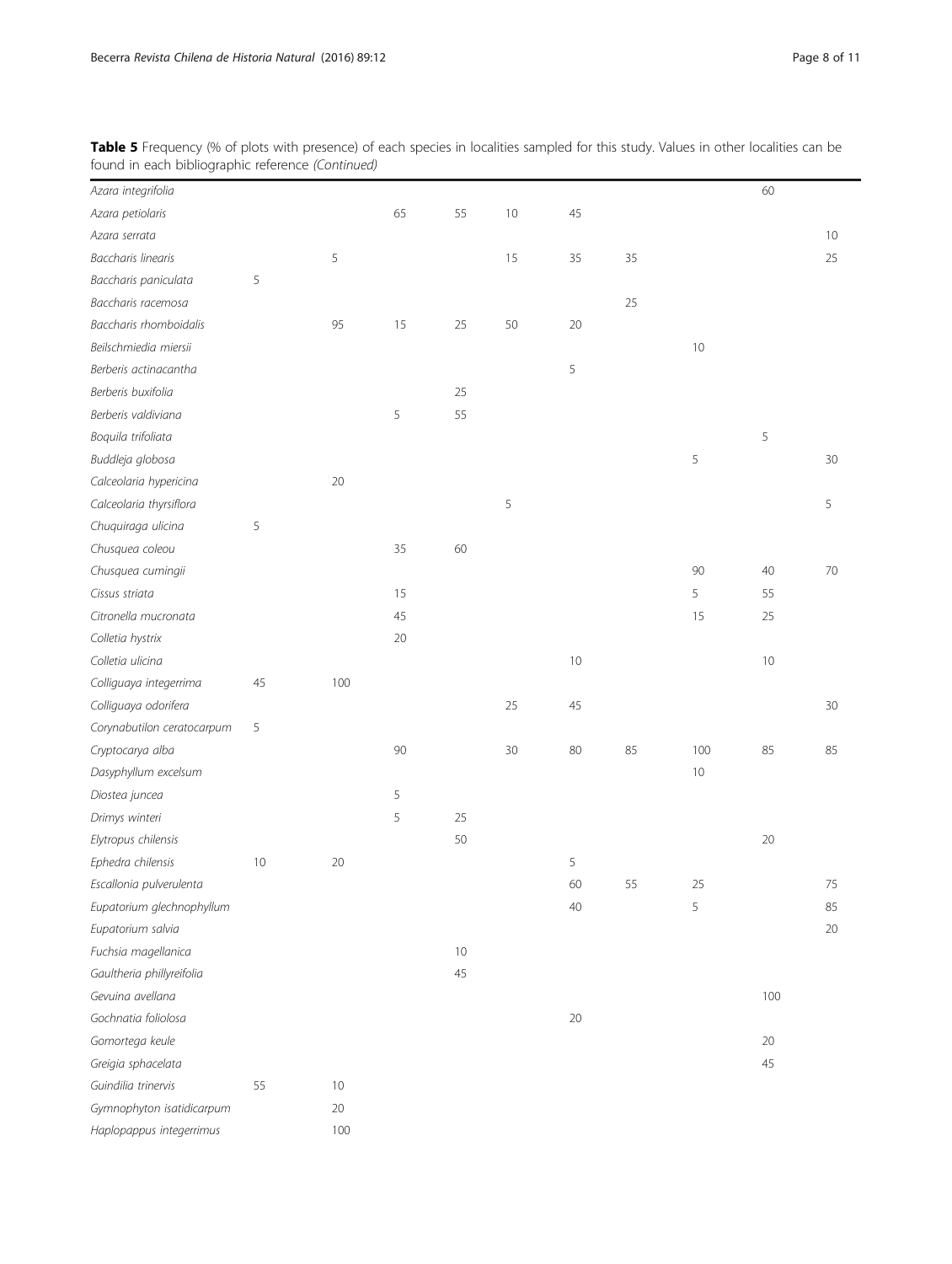| Herreria stellata       |      |    |        |        |    |      |        |        | 45     |        |
|-------------------------|------|----|--------|--------|----|------|--------|--------|--------|--------|
| Hydrangea serratifolia  |      |    | 25     | 25     |    |      |        |        |        |        |
| Jovellana violacea      |      |    |        |        |    |      |        |        | 15     |        |
| Kageneckia angustifolia | 90   | 95 |        |        |    |      |        |        |        |        |
| Kageneckia oblonga      |      | 15 |        |        | 90 |      |        | 5      | 15     | 15     |
| Lapageria rosea         |      |    |        |        |    |      |        |        | 90     |        |
| Lardizabala biternata   |      |    | 50     |        |    |      |        |        | 40     | 5      |
| Laurelia sempervirens   |      |    | 5      |        |    |      |        |        | 15     |        |
| Lithrea caustica        |      |    | 40     |        | 90 | 100  | 65     | 70     | 40     | 100    |
| Lobelia excelsa         |      |    |        |        |    |      |        | 5      |        | 30     |
| Lomatia dentata         |      |    | 95     | 65     |    |      |        |        | 70     |        |
| Lomatia hirsuta         |      |    |        | 20     |    |      |        |        | 5      | 5      |
| Luma apiculata          |      |    | $30\,$ |        |    |      |        |        | 70     |        |
| Luma chequen            |      |    |        | $10$   |    | 5    |        |        |        |        |
| Luzuriaga radicans      |      |    |        |        |    |      |        |        | 40     |        |
| Margyricarpus pinnatus  |      |    |        |        |    | 5    |        |        |        |        |
| Maytenus boaria         | 15   | 15 | 25     | 15     | 25 | 55   | $30\,$ |        |        | $10$   |
| Maytenus chubutensis    |      |    |        | 15     |    |      |        |        |        |        |
| Muehlenbeckia hastulata |      |    |        |        |    | 20   |        |        |        |        |
| Mulinum spinosum        | 10   | 10 |        |        |    |      |        |        |        |        |
| Mutisia acerosa         |      | 5  |        |        |    |      |        |        |        |        |
| Mutisia spinosa         |      |    |        |        | 40 |      |        |        |        |        |
| Myoschilos oblongum     |      |    |        |        |    | 5    |        |        |        |        |
| Myrceugenia obtusa      |      |    |        |        |    |      |        | 100    | 5      |        |
| Myrceugenia planipes    |      |    |        |        |    |      |        |        | 5      |        |
| Nothofagus dombeyi      |      |    |        | 65     |    |      |        |        |        |        |
| Nothofagus glauca       |      |    |        |        |    |      |        |        | 30     |        |
| Nothofagus obliqua      |      |    | 100    | $70\,$ |    |      |        |        | 65     |        |
| Pernettya insana        |      |    |        |        |    |      |        |        | 25     |        |
| Persea lingue           |      |    | 25     |        |    | 5    |        |        | 80     |        |
| Peumus boldus           |      |    | 70     |        |    |      | 80     | 90     | 15     | 90     |
| Podanthus mitiqui       |      |    |        |        | 60 | 60   | 30     |        |        | $40\,$ |
| Proustia cuneifolia     | $10$ | 10 | 10     |        | 15 |      |        |        |        |        |
| Proustia pyrifolia      |      |    | 60     |        |    |      |        | $70\,$ | $10$   | $10$   |
| Quillaja saponaria      |      | 85 | $10$   |        | 60 | 45   | 100    | 30     | $10$   | $35\,$ |
| Rhaphithamnus spinosus  |      |    |        |        |    |      |        |        | 25     |        |
| Raukaua laetevirens     |      |    |        | $15\,$ |    |      |        |        |        |        |
| Retanilla ephedra       |      |    |        |        | 95 | $10$ |        |        |        |        |
| Rhamnus diffusus        |      |    |        |        |    |      |        |        | $20\,$ |        |
| Ribes gayanum           | 35   |    |        |        |    |      |        |        |        |        |
| Ribes punctatum         |      |    | 15     | 45     |    |      |        | $10$   | $20\,$ |        |
| Ribes trilobum          |      |    |        | 45     |    |      |        |        |        |        |
| Sarmienta repens        |      |    |        |        |    |      |        |        | $10\,$ |        |

Table 5 Frequency (% of plots with presence) of each species in localities sampled for this study. Values in other localities can be found in each bibliographic reference (Continued)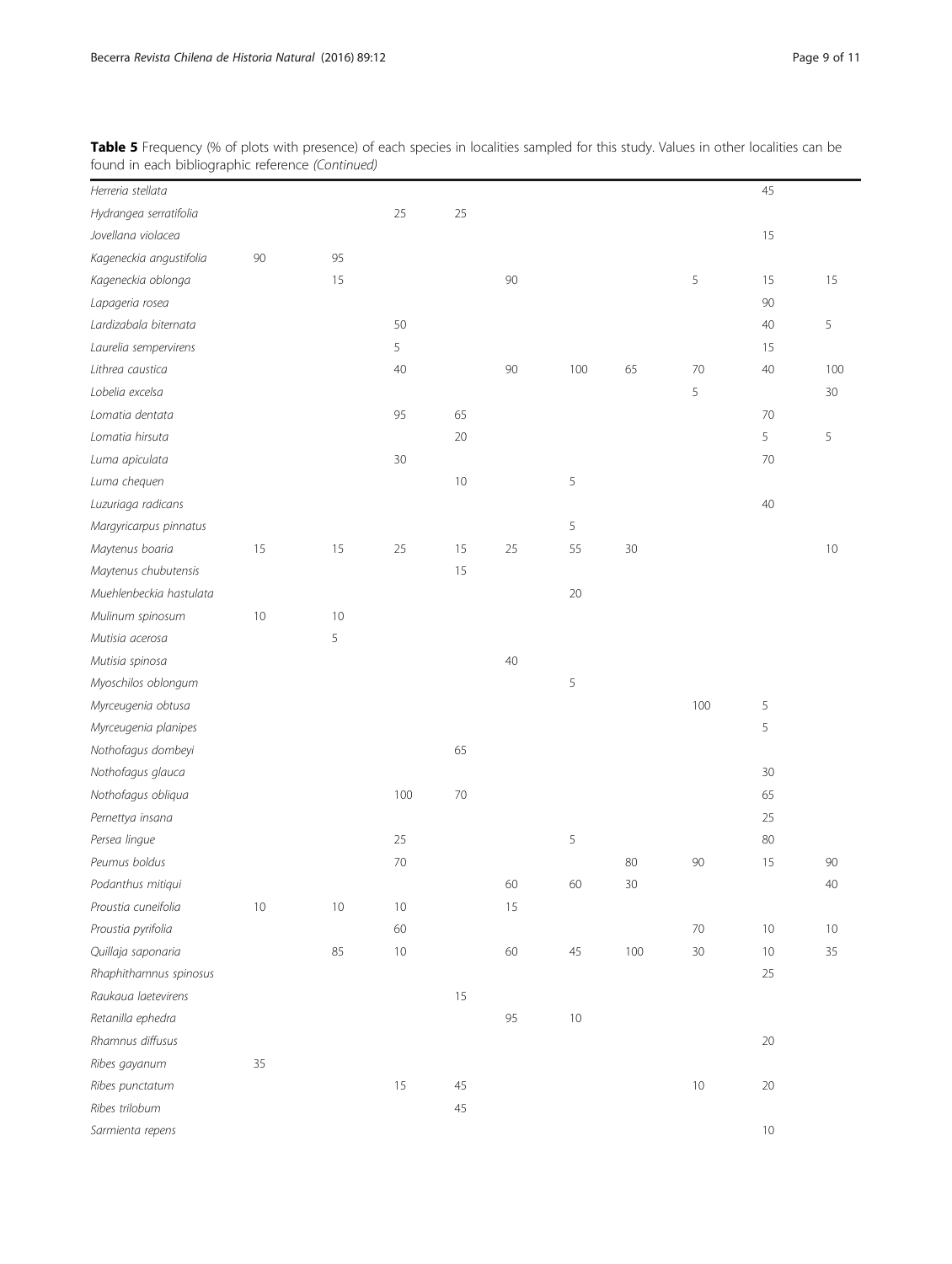| Satureja gilliesii      |    |    |    |    |    | 20 | 5  |    |    | 45 |
|-------------------------|----|----|----|----|----|----|----|----|----|----|
| Schinus latifolius      |    |    |    |    |    |    | 90 |    |    |    |
| Schinus montanus        | 10 | 85 |    |    |    |    |    |    |    |    |
| Schinus patagonicus     |    |    | 5  |    |    |    |    |    |    |    |
| Schinus polygamus       |    | 15 |    |    | 20 | 20 |    |    |    | 5  |
| Schinus velutinus       |    |    |    |    |    |    | 30 | 15 |    | 5  |
| Senna stipulacea        |    |    |    |    |    |    |    | 10 | 40 |    |
| Solanum crispum         |    |    |    |    | 5  |    |    |    |    |    |
| Solanum cyrtopodium     |    |    |    | 25 |    |    |    |    |    |    |
| Solanum ligustrinum     | 40 |    |    |    |    |    |    |    |    |    |
| Sophora macrocarpa      |    |    | 25 |    |    |    |    | 10 |    |    |
| Sphacele chamaedryoides |    |    |    |    |    |    |    |    | 5  |    |
| Tetraglochin alatum     | 35 | 5  |    |    |    |    |    |    |    |    |
| Teucrium bicolor        |    |    |    |    |    | 10 | 5  |    |    | 5  |
| Trevoa trinervis        |    |    |    |    |    | 10 | 90 | 5  |    | 70 |
| Tristerix tetrandrus    |    |    |    |    |    |    | 25 |    | 5  | 5  |
| Tristerix verticillatus | 35 |    |    |    |    |    |    |    |    |    |
| Ugni molinae            |    |    |    |    |    |    |    |    | 35 |    |
| Valeriana stricta       | 35 | 10 |    |    |    |    |    |    |    |    |

<span id="page-9-0"></span>Table 5 Frequency (% of plots with presence) of each species in localities sampled for this study. Values in other localities can be found in each bibliographic reference (Continued)

# Appendix 2

Table 6 Climatic dataset used for the analyses in the article ((MTS: Maximal Temperature of January (Summer), MTW: Minimal Temperature of July (Winter), PP: Mean Annual Precipitation, RMW: Relative Moisture of July (winter), RMS: Relative Moisture of January (summer))

| Locality             | <b>MTS</b> | <b>MTW</b> | PP   | <b>RMS</b> | RMW |
|----------------------|------------|------------|------|------------|-----|
| <b>Belloto Norte</b> | 23,5       | 7,9        | 354  | 80         | 90  |
| Robles-Campana       | 26,9       | 4,1        | 656  | 55         | 67  |
| Campana              | 27,4       | 6,1        | 447  | 70         | 85  |
| Peñuelas             | 27,7       | 4,7        | 457  | 70         | 85  |
| Yerba Loca           | 19,1       | $-2,4$     | 774  | 46         | 57  |
| Río Clarillo         | 28,2       | 4,4        | 419  | 63         | 81  |
| Melosas              | 22,9       | 1,2        | 715  | 51         | 64  |
| Aculeo               | 27,7       | 4,7        | 457  | 70         | 85  |
| Robles-Cantillana    | 24,7       | 6,3        | 593  | 57         | 85  |
| Pangal               | 27,3       | 5          | 550  | 55         | 80  |
| Río Cipreses         | 27,3       | 5          | 550  | 55         | 80  |
| Quebrada el Roble    | 24         | 6,3        | 708  | 76         | 87  |
| Bellavista           | 27,5       | 4,1        | 859  | 60         | 83  |
| Queñes               | 27,5       | 4,1        | 859  | 60         | 83  |
| Lircay               | 26,8       | 4,2        | 1226 | 58         | 78  |
| Belloto del sur      | 26,8       | 4,2        | 1315 | 58         | 78  |
| Queules              | 18,6       | 7          | 837  | 79         | 88  |
| Raulí                | 27,6       | 5,5        | 709  | 67         | 85  |

#### Acknowledgements

The autor thanks to Mary Kalin Arroyo for supporting this work.

#### Funding

This work was financed by Fondecyt N° 1980705, Institute of Ecology and Biodiversity, IEB, project P05-002 ICM and the project CONICYT FB 0002 – 2014.

#### Availability of data and material

The dataset supporting the conclusions of this article is included within the article.

# Author's contribution

The autor of this article carried out all sections of it.

#### Competing interests

The author declares that he has no competing interest.

#### Consent for publication

Not applicable.

# Ethics approval and consent to participate

Not applicable.

#### Received: 29 June 2016 Accepted: 24 August 2016 Published online: 01 September 2016

## References

- 1. Rosenzweig M. Species diversity in space and time. Cambridge University Press; 1995.
- 2. Cornell H, Lawton J. Species interactions, local and regional processes, and limits to richness of ecological communities: a theoretical perspective. J Anim Ecol. 1992;61:1–12.
- 3. Huston M. Local processes and regional patterns: appropriate scales for understanding variation in the diversity of plants and animals. Oikos. 1999;86:3393–401.